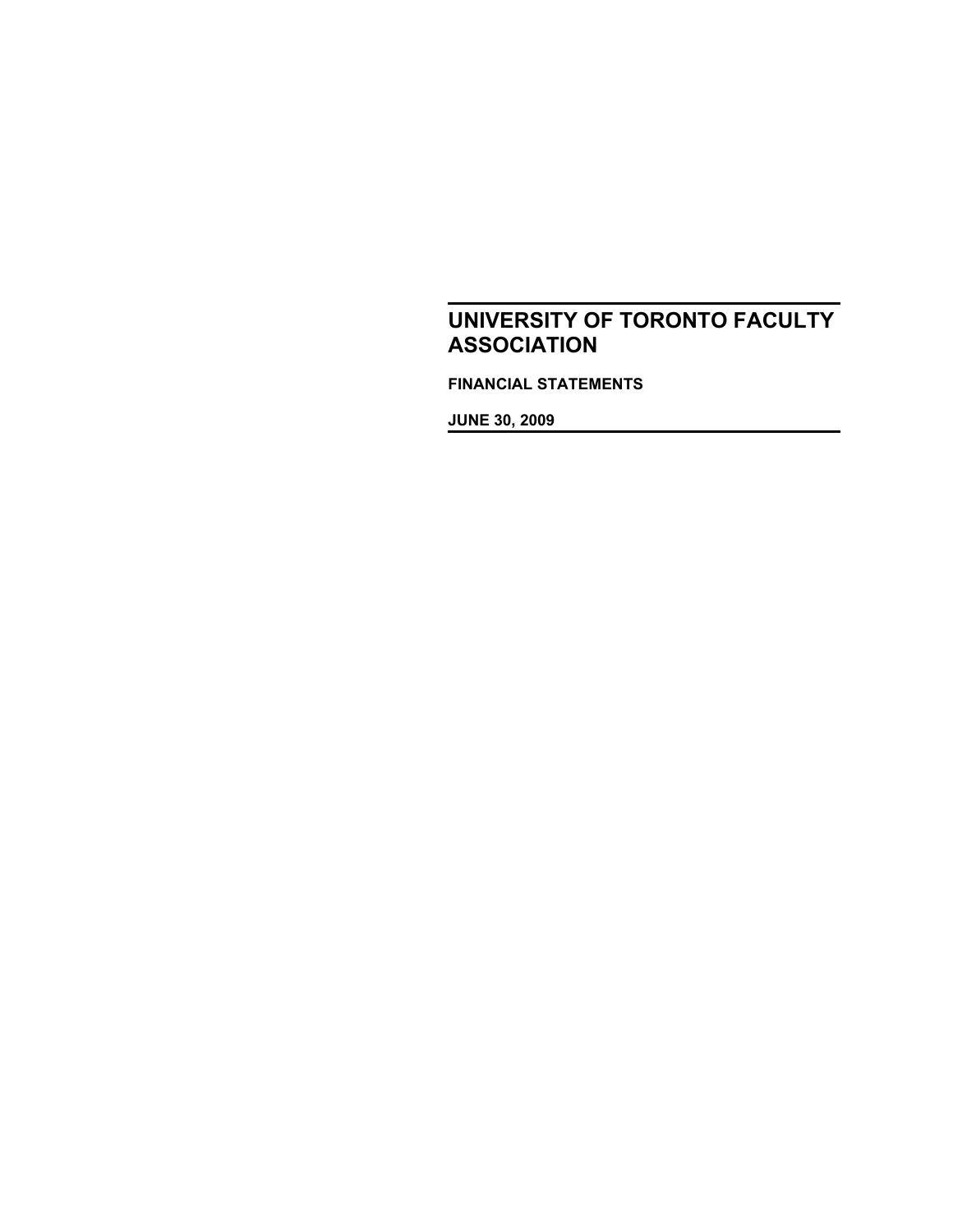#### **AUDITORS' REPORT**

To the Members, University of Toronto Faculty Association:

We have audited the balance sheet of the University of Toronto Faculty Association as at June 30, 2009 and the statements of changes in fund balances and unrestricted operations and cash flows for the year then ended. These financial statements are the responsibility of the Association's management. Our responsibility is to express an opinion on these financial statements based on our audit.

Except as explained in the following paragraph, we conducted our audit in accordance with Canadian generally accepted auditing standards. Those standards require that we plan and perform an audit to obtain reasonable assurance whether the financial statements are free of material misstatement. An audit includes examining, on a test basis, evidence supporting the amounts and disclosures in the financial statements. An audit also includes assessing the accounting principles used and significant estimates made by management, as well as evaluating the overall financial statement presentation.

The Association derives revenue from membership fees, the completeness of which is not susceptible to satisfactory audit verification. Accordingly, our verification of membership fees was limited to the amounts recorded in the records of the Association and we were not able to determine whether any adjustments might be necessary to revenues, excess of expenses over revenue, current assets and fund balances.

In our opinion, except for the effect of adjustments, if any, which we might have determined to be necessary had we been able to satisfy ourselves concerning the completeness of the revenues referred to in the preceding paragraph, these financial statements present fairly, in all material respects, the financial position of the Association as at June 30, 2009 and the results of its operations and its cash flows for the year then ended in accordance with Canadian generally accepted accounting principles.

Cowperthwaite Mehta

Chartered Accountants Licensed Public Accountants

October 23, 2009 Toronto, Ontario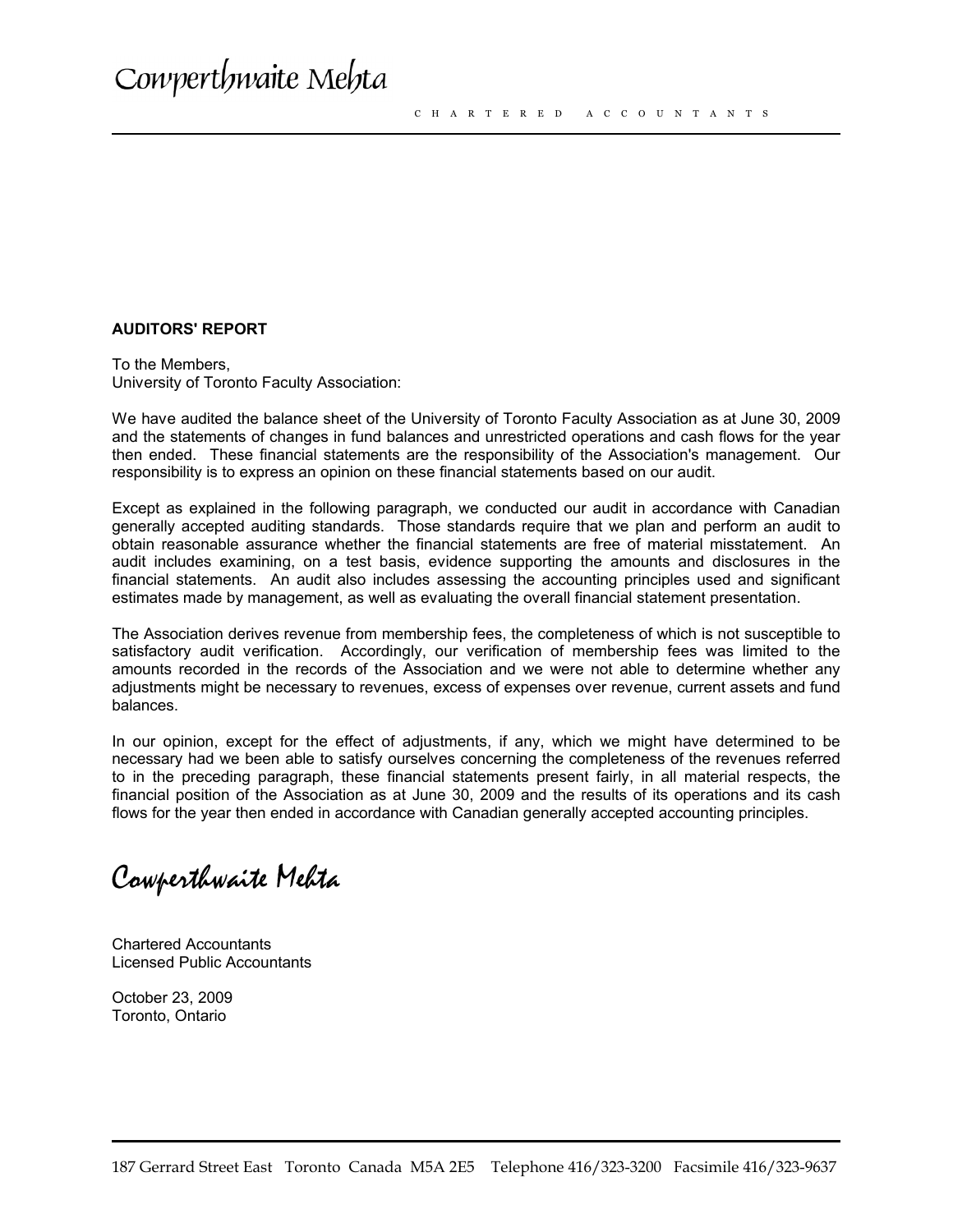### **BALANCE SHEET**

## **AS AT JUNE 30, 2009**

|                                                                                                            | 2009                                          | 2008                                         |
|------------------------------------------------------------------------------------------------------------|-----------------------------------------------|----------------------------------------------|
|                                                                                                            |                                               |                                              |
| <b>ASSETS</b>                                                                                              |                                               |                                              |
| <b>Current assets</b><br>Cash<br>Marketable securities (note 5)<br>Accounts receivable<br>Prepaid expenses | \$<br>201,688<br>2,169,685<br>15,975<br>8,299 | \$<br>163,428<br>2,262,433<br>9,248<br>5,333 |
|                                                                                                            | 2,395,647                                     | 2,440,442                                    |
| Capital assets (note 6)                                                                                    | 107,759                                       | 106,795                                      |
|                                                                                                            | \$2,503,406                                   | \$2,547,237                                  |
| <b>LIABILITIES AND FUND BALANCES</b>                                                                       |                                               |                                              |
| <b>Current liabilities</b><br>Accounts payable and accrued liabilities                                     | 116,658<br>\$                                 | \$<br><u>94,751</u>                          |
| <b>Fund balances</b><br>Invested in capital assets<br>Contingency reserve (note 7)<br>Unrestricted         | 107,759<br>750,000<br>1,528,989<br>2,386,748  | 106,795<br>750,000<br>1,595,691<br>2,452,486 |
|                                                                                                            | \$2,503,406                                   | \$2,547,237                                  |

Approved on behalf of the UTFA Council:

\_\_\_\_\_\_\_\_\_\_\_\_\_\_\_\_\_\_\_\_\_\_\_\_\_\_\_\_\_\_\_\_\_\_\_\_

\_\_\_\_\_\_\_\_\_\_\_\_\_\_\_\_\_\_\_\_\_\_\_\_\_\_\_\_\_\_\_\_\_\_\_\_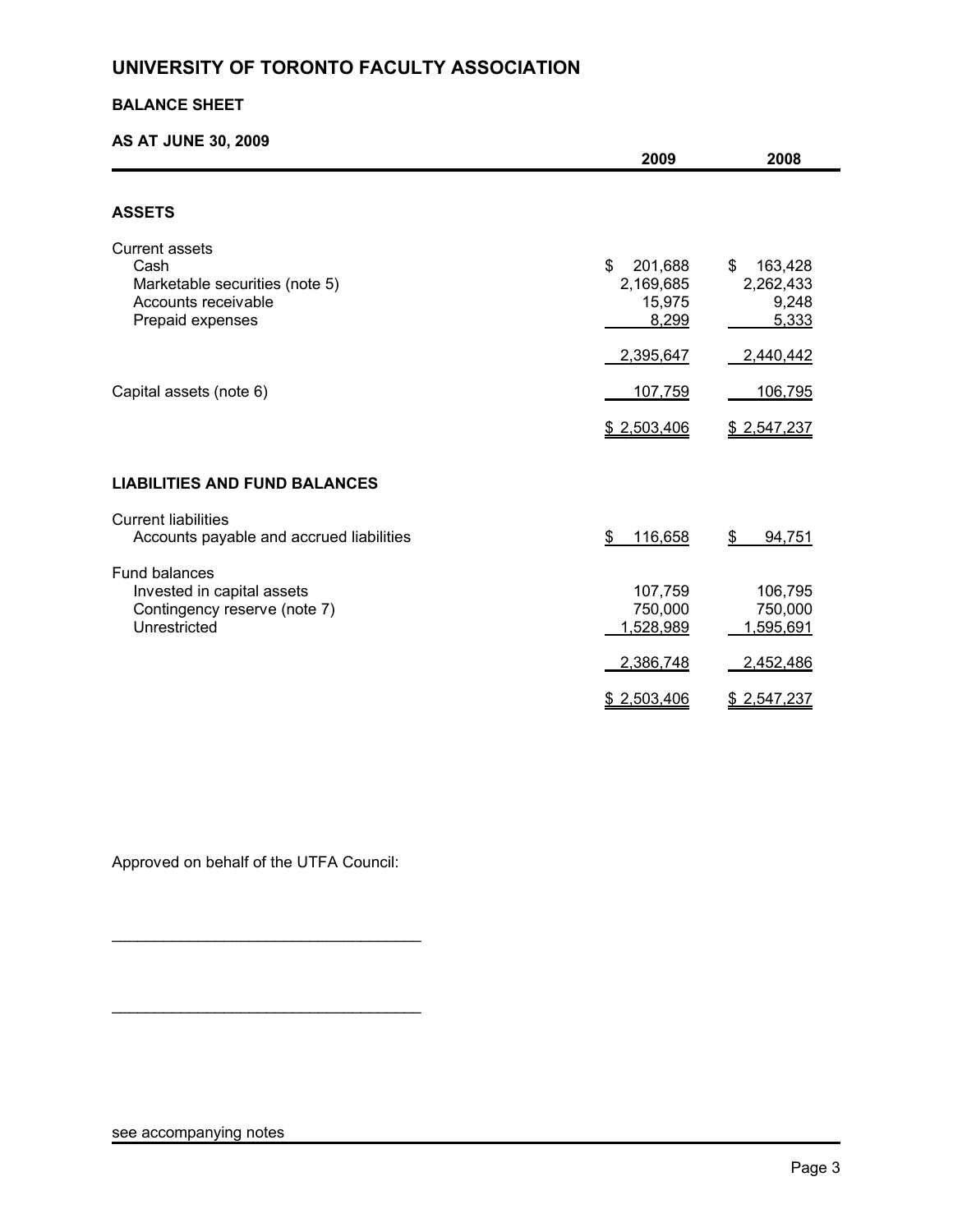## **STATEMENT OF CHANGES IN FUND BALANCES**

## **FOR THE YEAR ENDED JUNE 30, 2009**

|                                                            |              |                               |    |                                    | 2009        | 2008        |  |
|------------------------------------------------------------|--------------|-------------------------------|----|------------------------------------|-------------|-------------|--|
|                                                            | Unrestricted | Invested in<br>capital assets |    | Contingency<br>reserve<br>(note 7) | Total       | Total       |  |
| Balance, beginning of year                                 | \$1,595,691  | \$<br>106,795                 | \$ | 750,000                            | \$2,452,486 | \$2,511,101 |  |
| Excess of expenses over<br>revenue                         | (58, 933)    |                               |    |                                    | (58, 933)   | (58, 615)   |  |
| Adjustment to fair market<br>value of investments (note 3) | (6,805)      |                               |    |                                    | (6,805)     |             |  |
| Purchase of capital assets                                 | (41, 834)    | 41,834                        |    |                                    |             |             |  |
| Amortization                                               | 40,870       | (40, 870)                     |    |                                    |             |             |  |
| Balance, end of year                                       | \$1,528,989  | 107,759                       | S  | 750,000                            | \$2,386,748 | \$2,452,486 |  |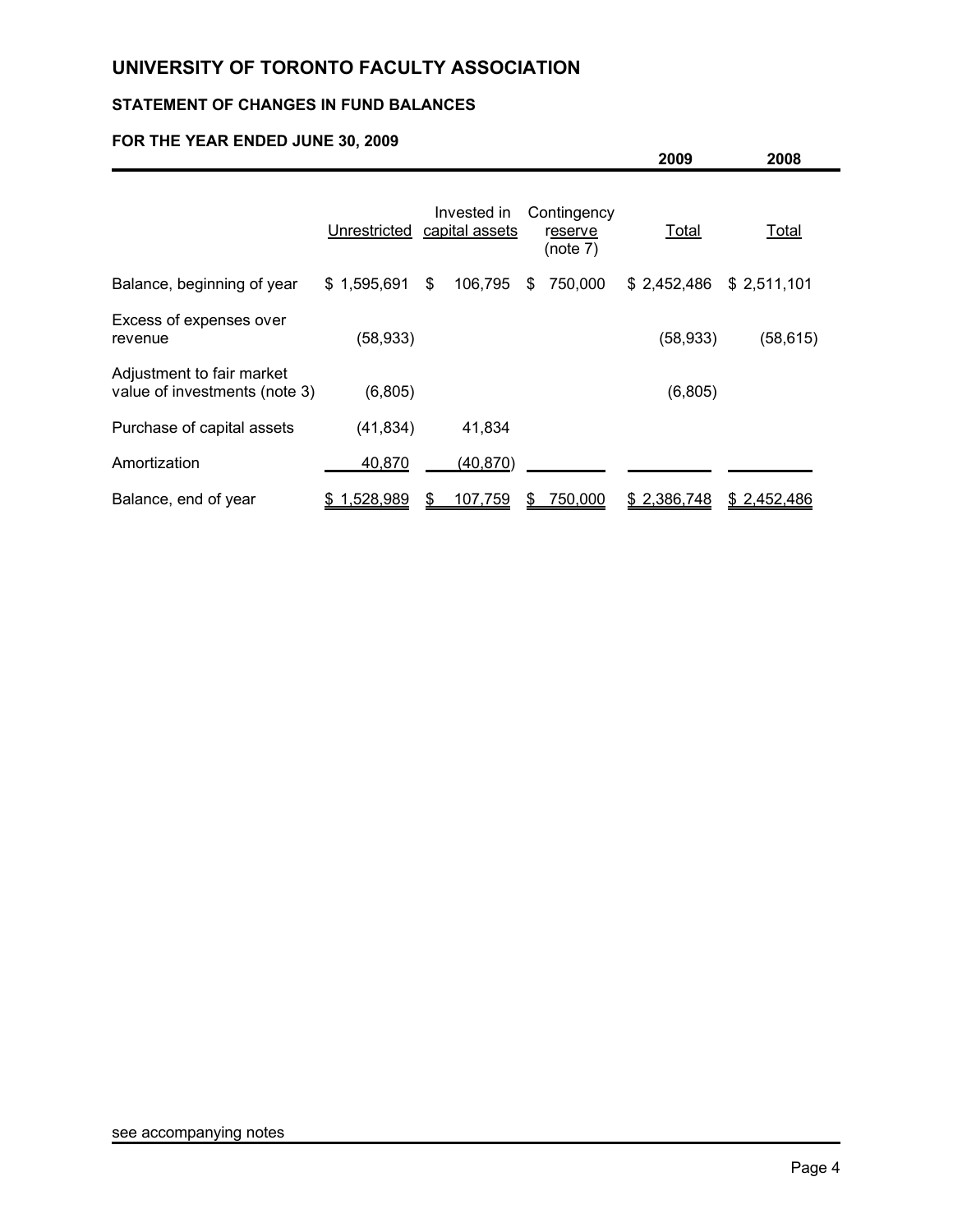## **STATEMENT OF UNRESTRICTED OPERATIONS**

## **FOR THE YEAR ENDED JUNE 30, 2009**

|                                                               | 2009            | 2008            |
|---------------------------------------------------------------|-----------------|-----------------|
|                                                               |                 |                 |
| <b>REVENUE</b>                                                |                 |                 |
| Membership fees (note 8)                                      | \$2,204,371     | \$1,744,414     |
| Operating subsidies (note 9)                                  | 70,822          | 66,264          |
| Investment income (loss)                                      | (82, 679)       | 82,585          |
|                                                               | 2,192,514       | 1,893,263       |
| <b>EXPENSES</b>                                               |                 |                 |
| Legal, audit and consulting                                   | 665,922         | 463,431         |
| Staffing and related                                          | 580,853         | 706,259         |
| Canadian Association of University Teachers fees              | 321,930         | 270,745         |
| Ontario Confederation of University Faculty Associations fees | 270,118         | 216,538         |
| Special projects                                              | 92,820          |                 |
| Stipends                                                      | 88,800          | 52,720          |
| Rent                                                          | 59,312          | 59,312          |
| Office and general                                            | 41,693          | 27,400          |
| Meetings, conferences and training                            | 27,055          | 58,984          |
| Committee expenses                                            | 16,295          | 9,877           |
| Office equipment                                              | 16,239          | 8,638           |
| Advertising and communications                                | 9,191           | 14,481          |
| Donations and contributions                                   | 7,100           | 6,100           |
| Insurance                                                     | 5,839           | 8,663           |
| Tuition scholarships                                          | 5,329           | 4,526           |
| Library                                                       | 2,081           | 871             |
| Other                                                         |                 | 2,188           |
| Amortization                                                  | 40,870          | 41,145          |
|                                                               | 2,251,447       | 1,951,878       |
| <b>EXCESS OF EXPENSES OVER REVENUE</b>                        |                 |                 |
| <b>FOR THE YEAR</b>                                           | (58, 933)<br>\$ | \$<br>(58, 615) |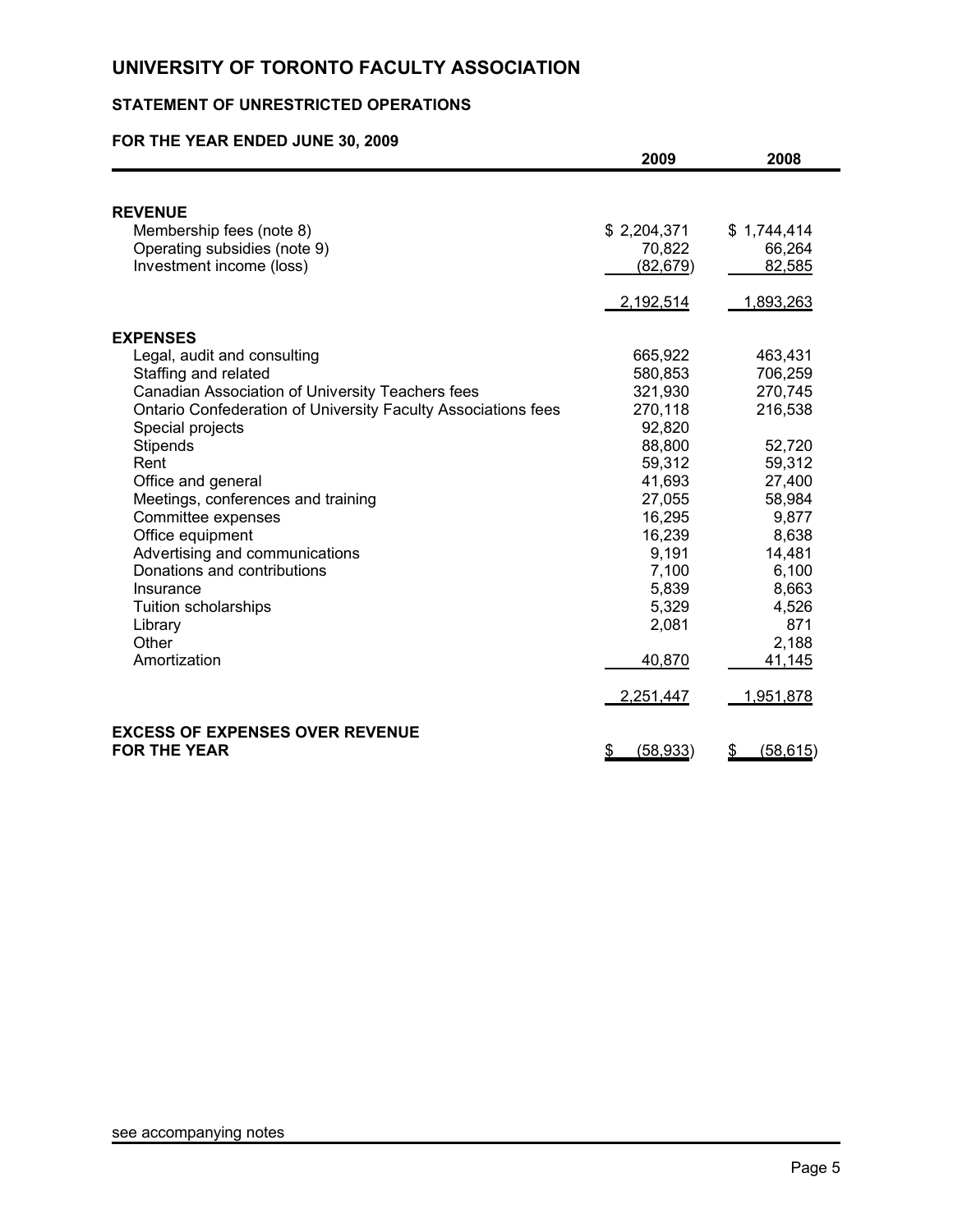## **STATEMENT OF CASH FLOWS**

## **FOR THE YEAR ENDED JUNE 30, 2009**

|                                                                                           | 2009              | 2008                  |
|-------------------------------------------------------------------------------------------|-------------------|-----------------------|
|                                                                                           |                   |                       |
| <b>OPERATING ACTIVITIES</b>                                                               |                   |                       |
| Excess of expenses over revenue for the year<br>Non-cash items:                           | \$<br>(58, 933)   | \$<br>(58, 615)       |
| Adjustment for unrealized loss<br>Adjustment to fair market value of investments (note 3) |                   | 563                   |
| Amortization                                                                              | (6,805)<br>40,870 | 41,145                |
| Net change in non-cash working capital items (below)                                      | 12,214            | (37, 817)             |
| Cash used in operations                                                                   | (12, 654)         | (54, 724)             |
| <b>INVESTING ACTIVITIES</b>                                                               |                   |                       |
| Decrease (increase) in marketable securities                                              | 92,748            | (76, 749)             |
| Purchase of capital assets                                                                | (41, 834)         | (12, 911)             |
| Cash provided by (used in) investing activities                                           | 50,914            | (89,660)              |
| <b>NET CASH ACTIVITY FOR THE YEAR</b>                                                     | 38,260            | (144, 384)            |
| <b>CASH, BEGINNING OF YEAR</b>                                                            | 163,428           | 307,812               |
| <b>CASH, END OF YEAR</b>                                                                  | 201,688           | <u>163,428</u>        |
| Net change in non-cash working capital items:                                             |                   |                       |
| Accounts receivable                                                                       | \$<br>(6, 727)    | \$<br>(100)           |
| Prepaid expenses                                                                          | (2,966)           | 2,891                 |
| Accounts payable<br>Unearned revenue                                                      | 21,907            | (39, 449)<br>(1, 159) |
|                                                                                           |                   |                       |
|                                                                                           | 12,214            | \$<br>(37, 817)       |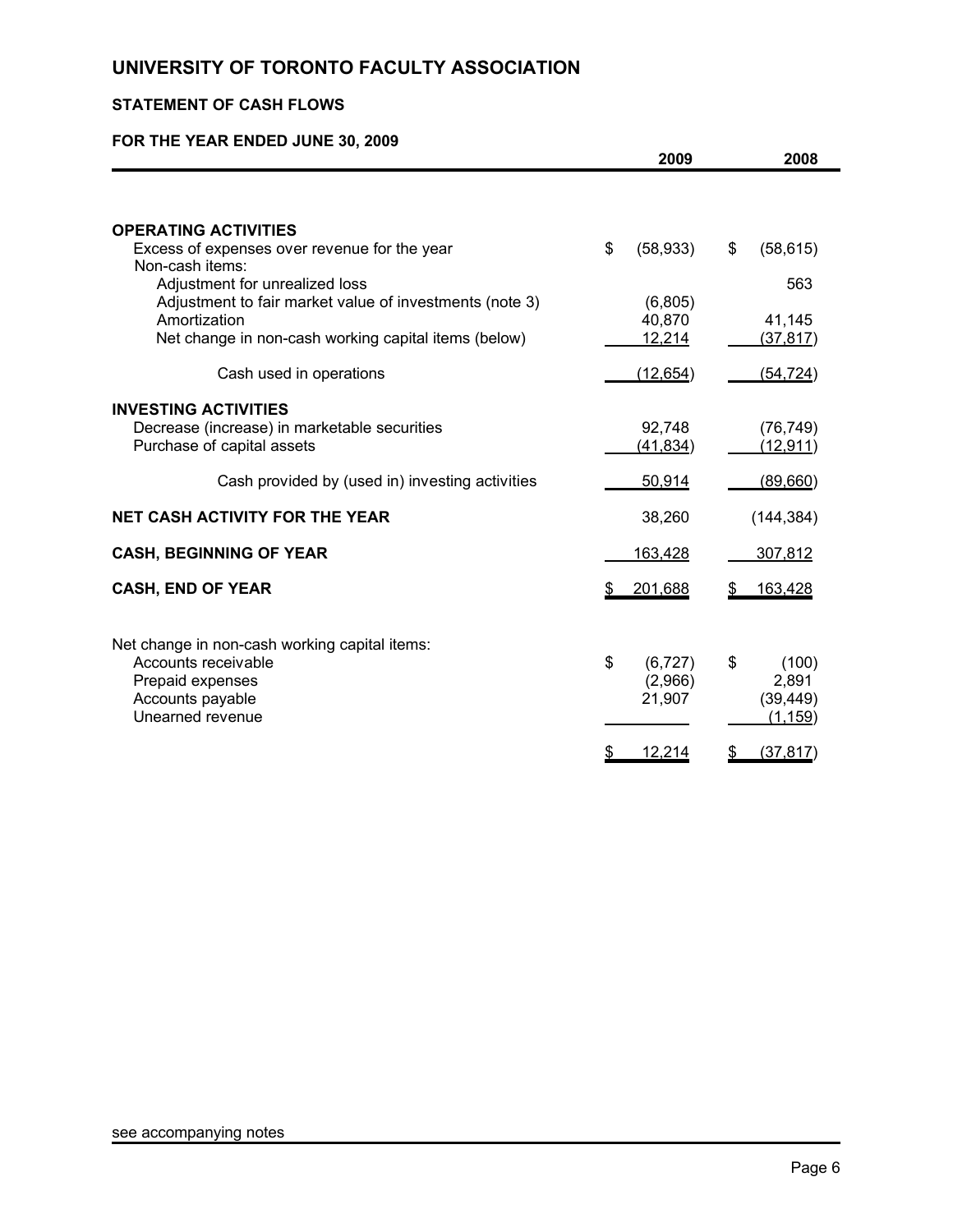### **NOTES TO THE FINANCIAL STATEMENTS**

**JUNE 30, 2009**

#### **1. THE FUND**

The University of Toronto Faculty Association (the "Association") is an unincorporated association that was formed in 1940. The purpose of the Association is to promote the welfare of current and retired faculty, librarians and research associates of the University of Toronto, the University of St. Michael's College, the University of Trinity College and Victoria University and generally to advance the interests of teachers, researchers and librarians in Canadian universities.

The affairs of the Association are managed by a Council of about 60 people, who are elected by the membership on a constituency basis for three-year terms.

The Association is exempt from income taxes under section 149(1)(l) of the Income Tax Act.

### **2. SIGNIFICANT ACCOUNTING POLICIES**

The Association follows accounting principles generally accepted in Canada in preparing its financial statements. The significant accounting policies used are as follows:

#### **Marketable securities held-for-trading**

The Association has classified their marketable securities as "held-for-trading". The marketable securities are recognized at fair value based on market prices. Gains and losses from dispositions and fluctuations in market value are recognized in the statement of operations in the period in which they arise.

#### **Capital assets**

Capital assets are recorded at cost. Amortization is provided on a straight line basis over the assets' estimated useful lives as follows:

| Furniture and equipment | Straight-line over 5 years |
|-------------------------|----------------------------|
| Computer equipment      | Straight-line over 3 years |
| Leasehold improvements  | Straight-line over 5 years |

In the year of acquisition, amortization is charged at one-half the normal rates.

Capital assets are reviewed for impairment as whenever events or changes in circumstances indicate that the carrying value of an asset may not be recoverable. Impairment is assessed by comparing the carrying amount of an assets with its expected future net undiscounted cash flows from use together with its residual value (net recoverable value). If such assets are considered impaired, the impairment to be recognized is measured by the amount by which the carrying amount of the assets exceed its fair value. Any impairment results in a write-down of the asset and charge to income during the year.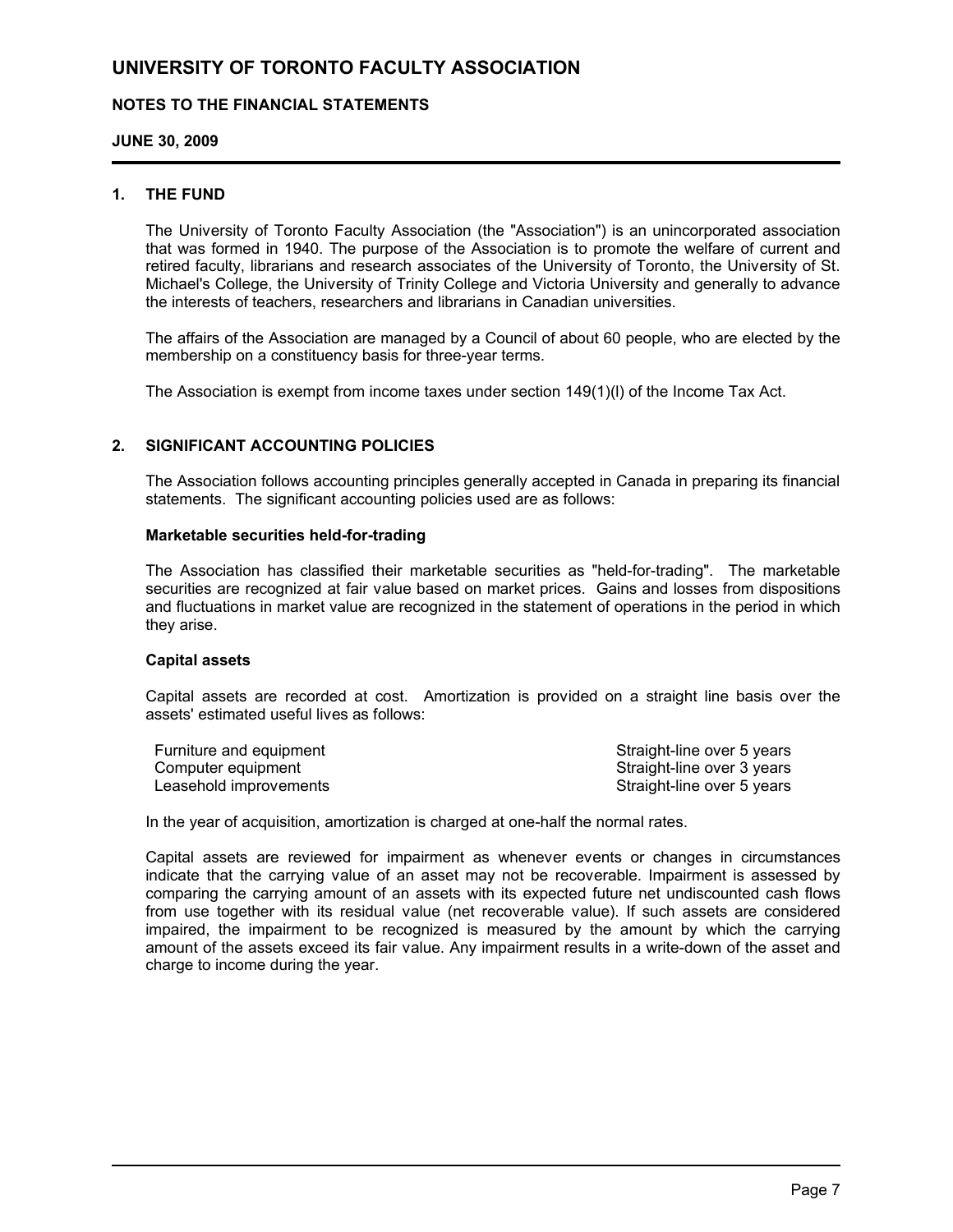### **NOTES TO THE FINANCIAL STATEMENTS**

**JUNE 30, 2009**

#### **Revenue recognition**

Membership fees are recognized in the period to which they relate. The Association follows the deferral method of accounting for revenue. Membership fees revenue is comprised of unrestricted contributions that are recognized as revenue when received or receivable, if the amount to be received is readily determinable and collection is reasonably assured.

Restricted contributions, if any, are recognized as revenue in the year in which the related expenses are incurred. Unspent restricted contributions are reported as deferred revenue on the statement of financial position.

Membership fees are calculated by multiplying a mill rate, as set by the organization, by the members salary.

Operating subsidies are recognized in the period that the corresponding expense is incurred.

The change in fair value of the marketable securities for the year is included in investment income in the statement of operations. The investment income is composed of realized gains or losses for the year, unrealized gains or losses for the year, and interest and dividend income earned during the year.

#### **Expense recognition**

Expenses are recognized when incurred. The free rent is recorded at its contractual value (note 9).

#### **Use of estimates**

The preparation of the financial statements in conformity with Canadian generally accepted accounting principles requires management to make estimates and assumptions that affect the reported amounts of assets and liabilities at the date of the financial statements and the reported amounts of revenue and expenses during the reporting period. Estimates are used when accounting for certain items such as asset impairments and disclosure of contingent assets and liabilities.

By their nature, these estimates are subject to measurement uncertainty and the effect on the financial statements of changes in such estimates in future periods could be significant.

### **3. CHANGE IN ACCOUNTING POLICY**

The Association has applied on a prospective basis the recommendations of the Canadian Institute of Chartered Accountants regarding the recognition, measurement and presentation of financial instruments in the financial statements following the release of Sections 3855, "Financial Instruments - Recognition and measurement", and 3861, "Financial instruments - Disclosure and presentation." The Association has designated their investments as held for trading. As a result of adopting these standards prospectively, the Association recorded a non-cash decrease in the carry value of investments held for trading and unrestricted net assets of \$6,805 as at July 1, 2008.

As a result of this change, any unrealized investment gains or losses are recorded in the statement of operations in the year they occur.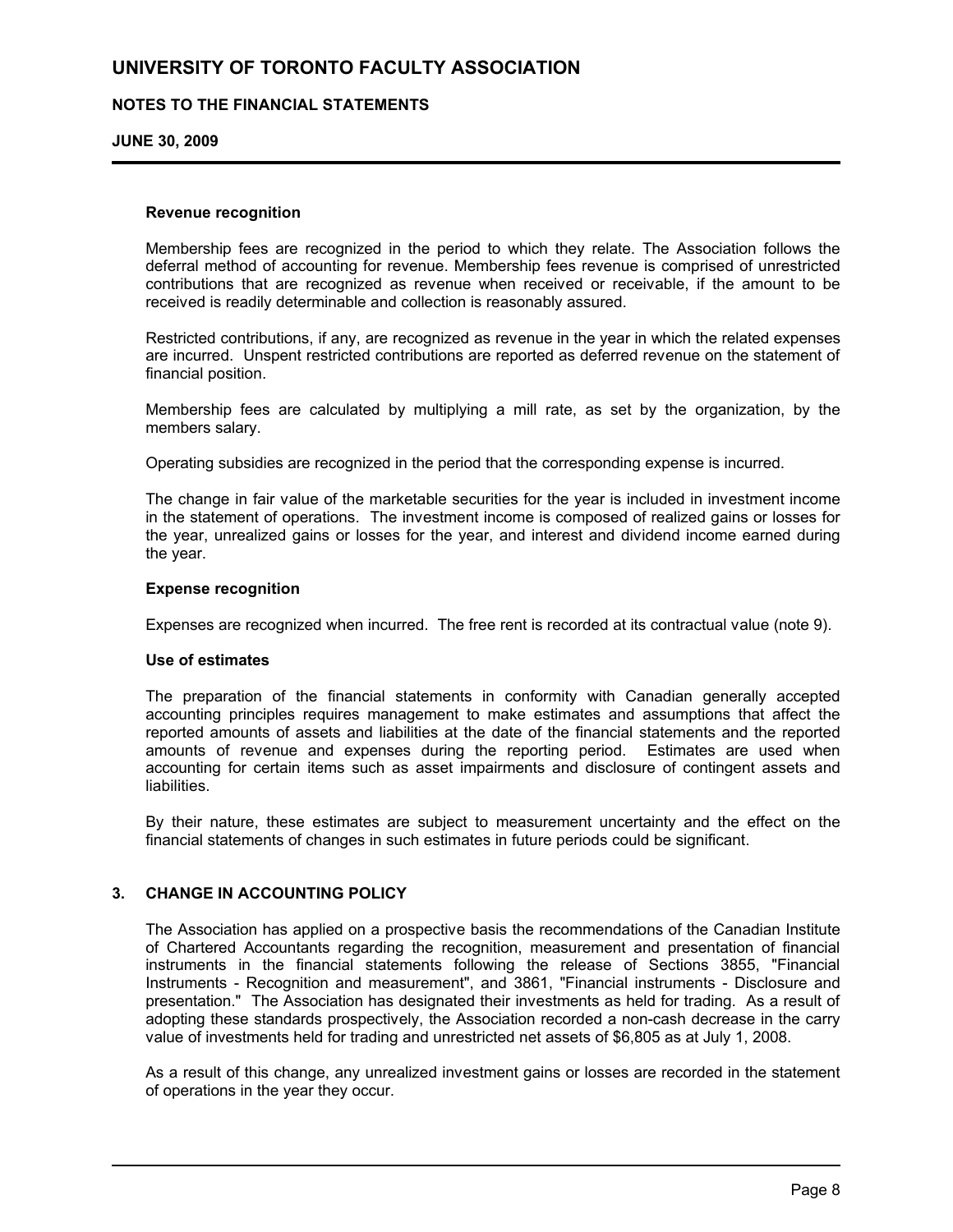### **NOTES TO THE FINANCIAL STATEMENTS**

#### **JUNE 30, 2009**

#### **4. FINANCIAL INSTRUMENTS AND RISKS**

#### **Fair value of financial instruments**

The fair value of cash, accounts receivable, and accounts payable and accrued liabilities is approximately equal to their carrying value due to the short-term maturity of these instruments.

The fair value of investments in listed companies and mutual funds is approximately equal to their quoted market value.

### **Credit and concentration risks**

A concentration of credit risk arises when a group of customers has a common economic characteristic, so their ability to meet their obligations is expected to be affected similarly by changes in economic or other conditions. For the Association, significant concentration of risk is related to the University of Toronto and its affiliated colleges which is the employer of all their members.

### **5. INVESTMENTS**

Marketable securities, which are classified as held-for-trading and are held by CIBC Investors Edge and CIBC Securities, are composed of the following:

|                                       | 2009                   | 2008                                            |
|---------------------------------------|------------------------|-------------------------------------------------|
|                                       | Market<br>Value        | Market<br>Value<br>Cost                         |
| Mutual funds<br>Fixed income equities | \$2,047,484<br>122,201 | $$2,035,771$ $$2,035,771$<br>226,662<br>219,867 |
|                                       | \$2,169,685            | \$2,262,433<br>\$2,255,638                      |

### **6. CAPITAL ASSETS**

Capital assets, recorded at cost, are as follows:

|                                               | Cost                   |    | Accumulated<br>Amortization | 2009                      | 2008            |
|-----------------------------------------------|------------------------|----|-----------------------------|---------------------------|-----------------|
| Furniture and equipment<br>Computer equipment | \$<br>99,234<br>45,417 | \$ | 58.397<br>31,371            | \$<br>40,837 \$<br>14,046 | 29,785<br>3,194 |
|                                               | 144,651                | S  | 89,768                      | 54,883                    | 32,979          |
| Leasehold improvements                        |                        |    |                             | 52.876                    | 73,816          |
|                                               |                        |    |                             | 107,759 \$                | <u>106,795</u>  |

Accumulated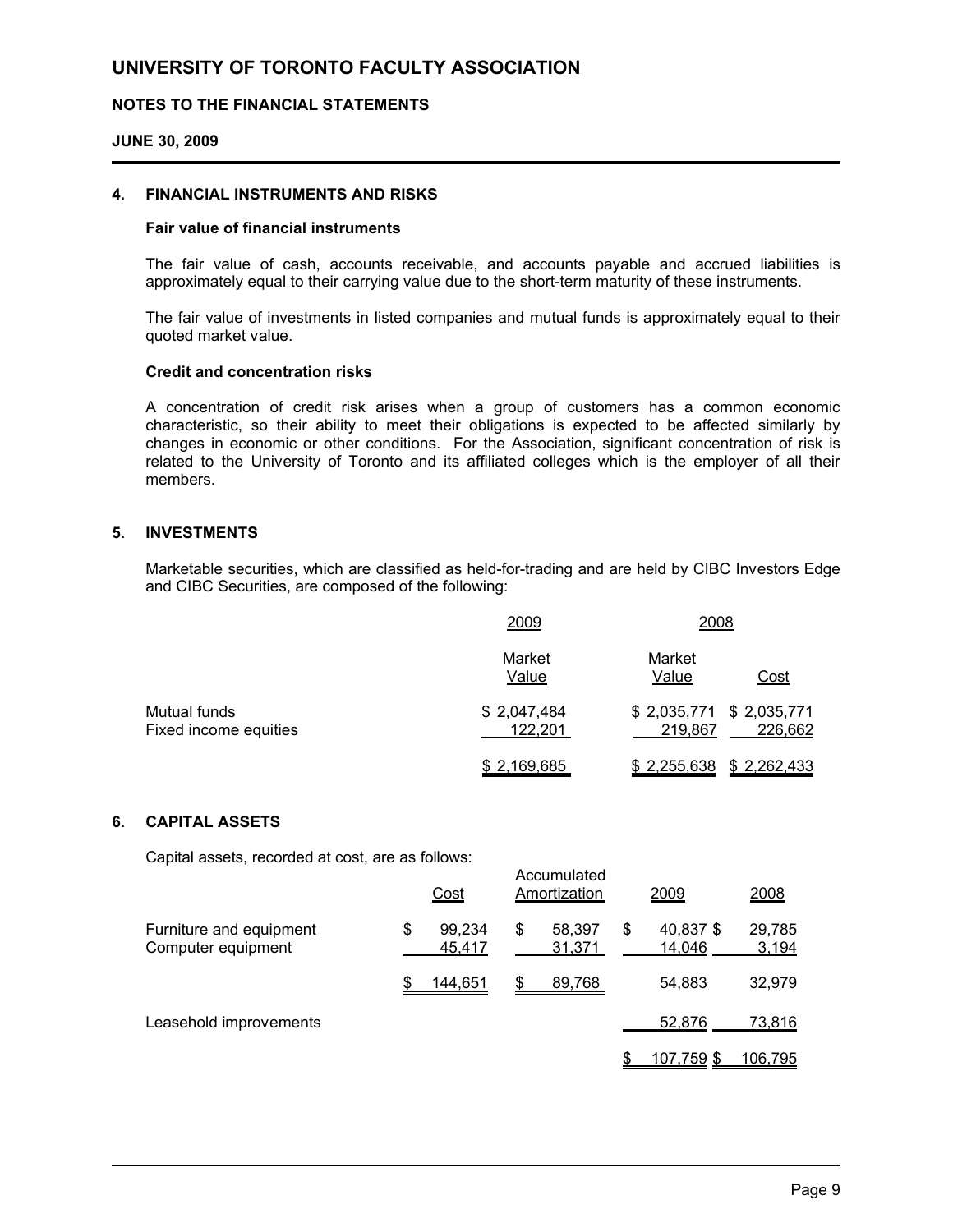### **NOTES TO THE FINANCIAL STATEMENTS**

### **JUNE 30, 2009**

#### **7. CONTINGENCY RESERVE**

The Association's Council has restricted \$750,000 of its net assets to be held as a reserve for salary, benefits and pension negotiations, major grievances, academic freedom and other contingencies. This internally-restricted amount is not available for other purposes without the approval of the Council.

#### **8. MEMBERSHIP FEES**

Membership fees are received from the following sources:

|                                     | 2009        | 2008        |
|-------------------------------------|-------------|-------------|
| University of Toronto               | \$2,165,924 | \$1,703,999 |
| <b>Retired members</b>              | 18.516      | 23,400      |
| University of Victoria College      | 11.105      | 8.861       |
| University of Trinity College       | 4.979       | 4,693       |
| University of St. Michael's College | 3.847       | 3,461       |
|                                     | \$2,204,371 | \$1,744,414 |

The membership fees received in 2008 were lower than those received in 2009 because of a twomonth fees holiday in 2008. Thus fees were received for 10 months in 2008 but 12 months in 2009.